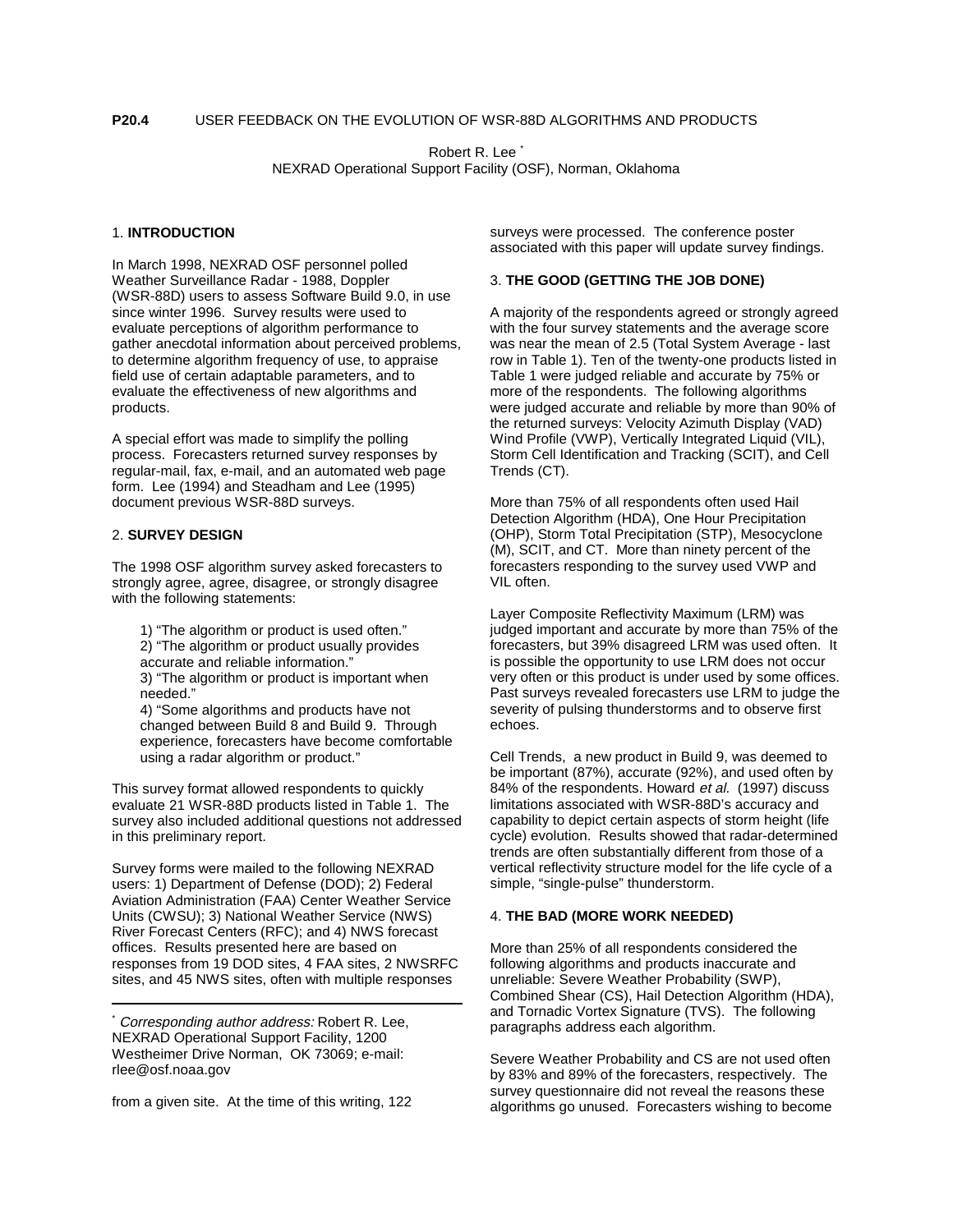more informed about SWP are referred to Alaka et al. (1979), Elvander (1977), and Kitzmiller et al. (1992). The NWS science and operations officer at Little Rock, AR has found some utility in using CS to help detect tornadic circulations (Wilken 1998). Harris et al. 1985 document original research on CS.

Eighty-one percent of the survey respondents judged the new build 9 hail detection algorithm (HDA) to be important when needed; however, HDA was also judged inaccurate by 32% of the forecasters. Ninety-six percent of the responding forecasters commented, in a survey question not addressed in Table 1, the new algorithm over-predicts probability of severe hail and over estimates hail size. Personnel at a few NWS sites conducted detailed case studies, but most forecasters based their comments on general impressions and informal correlations between algorithm output and ground truth reports. Scientists at NSSL developed an adaptable parameter modification to improves HDA performance at high elevation sites and in low shear situations. In April 1998, the OSF issued instructions to field offices to implement the change.

Twenty-five percent of the survey respondents felt the WSR-88D TVS algorithm is not accurate and 34 % of the forecasters do not use it often. OSF personnel conducted adaptable parameter studies in 1994 and 1995 and discovered that TVS algorithm performance increased when mesocyclone and TVS adaptable parameters were optimized. In 1996, the OSF issued a memorandum to field personnel to lower two parameters to optimize TVS performance (Lee 1997). Most sites have followed the OSF recommendation; however, survey respondents still using default adaptable parameter values were contacted and advised to modify mesocyclone and TVS adaptable parameters to improve TVS performance. A new tornado detection algorithm is scheduled to be deployed as part of WSR-88D build 10 in the fall of 1998 (Mitchell 1997, Mitchell et al. 1998).

More than 80% of all survey respondents indicated they do not often use CS, Layer Composite Reflectivity Average (LRA), SWP, Spectrum Width (SW), and Echo Tops Contour (ETC). The new build 9 User Selectable Precipitaiton ( USP) product is not used by 63% of forecasters. This is somewhat surprising, considering USP was added in response to requests from field personnel.

## 5. **THE UGLY (INTERPRETING RESULTS)**

Of the 122 responses received, 2 individuals commented the survey format was hard to understand. A relatively high percentage of forecasters failed to comment about the accuracy of the following algorithms: SWP (25%), LRA (29%), CS (32%), and Severe Weather Analysis (SWA) (29%).

Some survey respondents seemed confused with the second statement. "The algorithm or product is important when needed." Some forecasters assumed if an algorithm was needed, then it was automatically important and they strongly agreed with the statement for all algorithms and products. On the other hand, more than 40% of the survey respondents judged the following to be not important, even when needed: ETC, SW, SWP, LRA, CS, and SWA. More than 40% of the respondents were uncomfortable with these same algorithms and did not use them often.

Table 1 clearly shows some of the algorithms and products used the least (LRA, SWP, CS, ETC) were rated, subjectively, less accurate and less important. Forecasters did not add additional comments to explain their reasoning and the current survey did not investigate this aspect of algorithm use.

#### 6.0 **SUMMARY**

Forecasters are comfortable with most WSR-88D algorithms and products, find them accurate and reliable, and use them often. Algorithms and products new to build 9, (SCIT, HDA, CT) are used often by a majority of forecasters. USP, also a new product, is not used often by most of the survey respondents.

Forecasters used SWA, VAD, CS, LRA, SWP, SW, and ETC less often. Of these underused algorithms and products, SW probably holds the greatest untapped potential for forecasters. In recent years, this poorly understood third Doppler moment has been used to find turbulent regions associated with deep convergence zones (Lemon and Parker 1996); thunderstorm inflow, updraft, and downdraft; three body scattering due to large hail; tornadoes associated with tropical storms; depth of orographic turbulence, the eye wall of deepening or filling hurricanes; gust fronts; quality of velocity data; and, radar signal to noise ratio (Lemon, personal communication).

Results from the 1998 survey are very similar to past surveys, Survey results will allow OSF personnel to monitor algorithms use, to identify opportunities to optimize algorithm adaptable parameters, and to improve field support.

#### 7.0 **ACKNOWLEDGMENT**

The author thanks Andy White and Tim O'Bannon for reviewing this manuscript and Les Lemon for providing information about spectrum width applications.

#### 8.0 **REFERENCES**

- Alaka, M.A., R.C. Elvander, and R.E. Saffle, 1979: Nowcasts and short-range (0-2 hour) forecasts of thunderstorms and sever convective eather for use in air traffic control. Dept. of Trans. Report No. FAA-RD-79-98, 31 pp.
- Elvander, R.C., 1977: Relationships between radar parameters observed with objectively defined echoes and reported severe weather occurrences. Preprints, 10<sup>th</sup> Conference on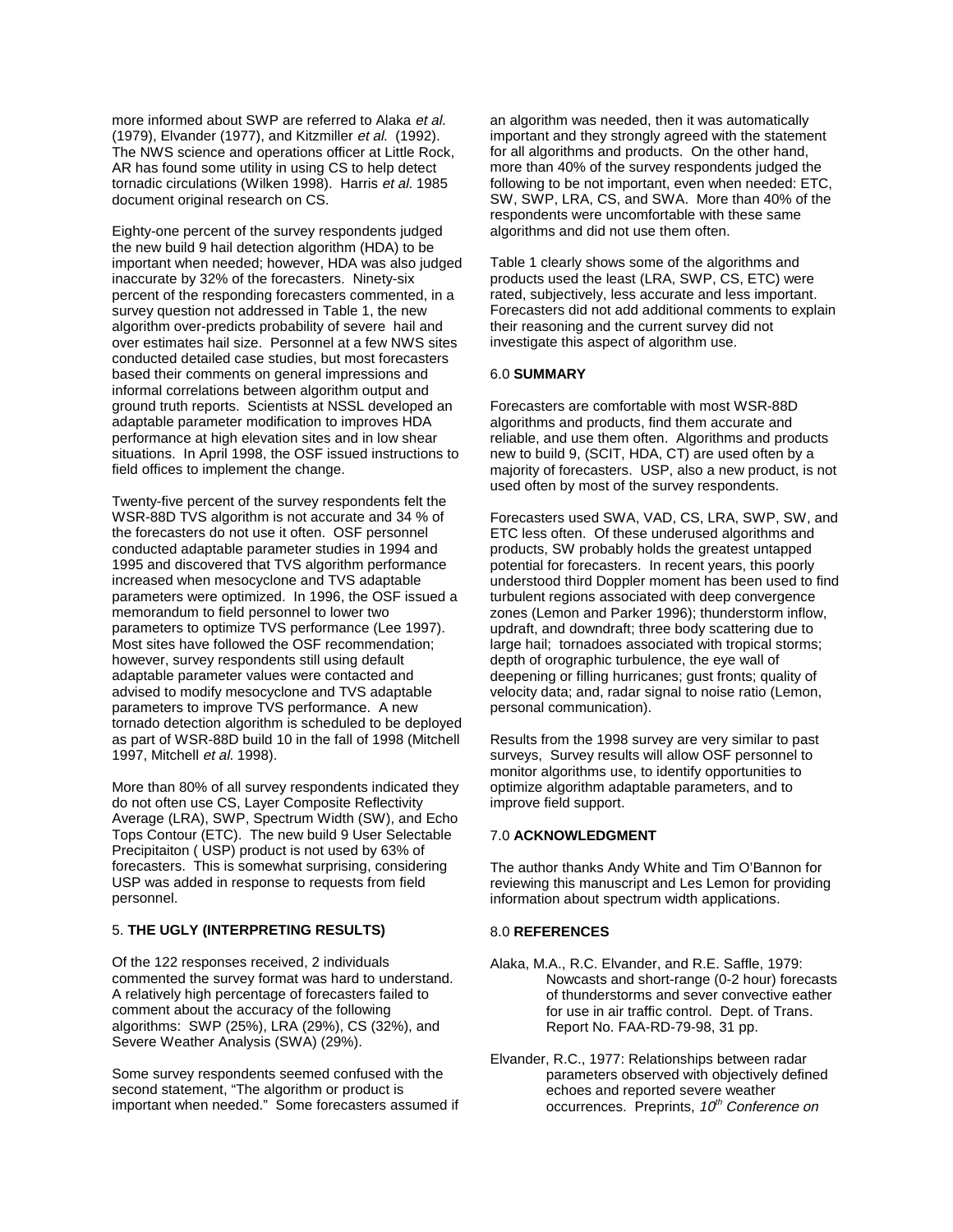Severe Local Storms, Omaha, Amer. Meteor. Soc., 73-76.

- Harris, F.I., K.M. Glover, and G.R. Smythe, 1985: Gust front detection and prediction. Preprints,  $14<sup>th</sup>$ Conference on Severe Local Storms, Boston, Amer. Meteor. Soc., 342-345.
- Howard, K.H., J.J. Gourley, R.A. Maddox, 1997: Uncertainties in WSR-88D measurements and their impacts on monitoring life cycles. Wea. Forecasting, **12**, 166-174.
- Kitzmiller, D.E., W.E. McGovern, R.E. Saffle, 1992: The NEXRAD severe weather potential algorithm. Techniques Development Laboratory, NOAA Technical Memorandum TM TDA-9202 APP, 76 pp.
- Mitchell, E.D. 1997: A performance evaluation and comparison of the NSSL tornado detection algorithm and the WSR-88D tornadic vortex signature algorithm. Preprints, 28<sup>th</sup> Intl. Conf. on Radar Meteorology, Austin, Amer. Metor. Soc., 351-352.
	- , M.A. Fresch, R.R. Lee, T.M. Smith, W.D. Zittel, 1998: The new NSSL tornado detection algorithm for the WSR-88D. Preprints,  $14<sup>th</sup>$  Intl. Conf. on Interactive Information and Processing Systems for Meteorology,

Oceanography, and Hydrology, Phoenix, Amer. Metor. Soc., 271-274.

- Lee, R.R., 1994: Survey results of WSR-88D field sites: meteorological algorithm performance. First WSR-88D Users' Conference, Norman, NEXRAD OSF, 1-8.
- , 1997: Regional adaptation of NEXRAD mesocyclone and TVS algorithms. Preprints, 28<sup>th</sup> Intl. Conf. on Radar Meteorology, Austin, Amer. Metor. Soc., 347-348.
- Lemon, L.R. and S. Parker, 1996: The Lahoma storm deep convection zone: its characteristics and role in storm dynamics and severity. Preprints, 18<sup>th</sup> Conf. Severe Local Storms, San Franciso, Amer. Metor. Soc., 70-75.
- Steadham, R. and R.R. Lee: 1995, Perceptions of the WSR-88D performance. Preprints, 27th Conf. on Radar Meteorology, Vail, Amer. Meteor. Soc., 173-175.
- Wilken, G.R., 1998: Using WSR-88D shear products during severe storm events, Southern Region Topics, National Weather Service, Southern Region.